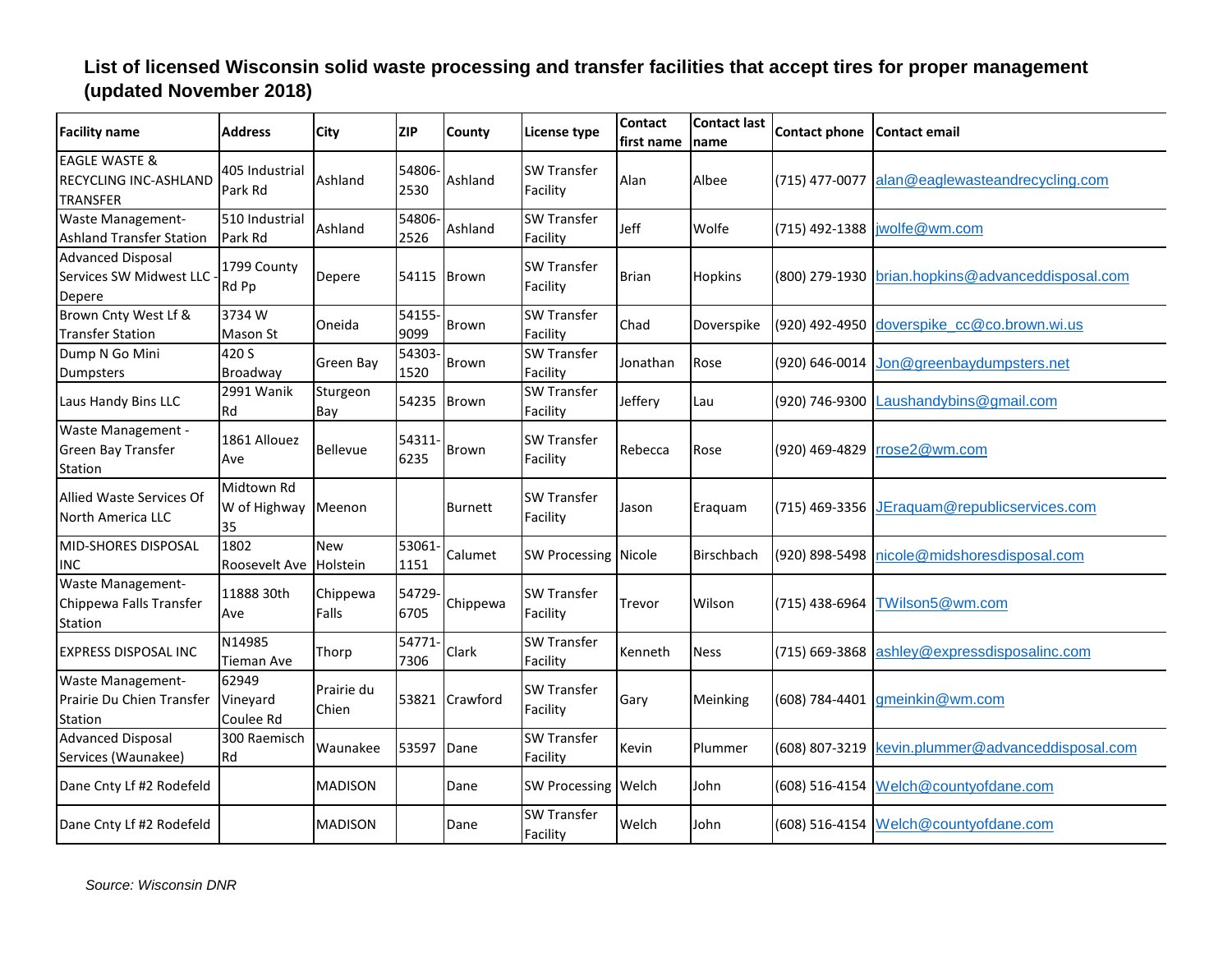| <b>Facility name</b>                                                                        | <b>Address</b>             | <b>City</b>                 | <b>ZIP</b>     | County            | <b>License type</b>            | Contact<br>first name | <b>Contact last</b><br>name | Contact phone Contact email |                                                |
|---------------------------------------------------------------------------------------------|----------------------------|-----------------------------|----------------|-------------------|--------------------------------|-----------------------|-----------------------------|-----------------------------|------------------------------------------------|
| Pellitteri Waste Systems<br><b>LLC</b>                                                      | 4002 Kipp St               | Madison                     | 53718<br>6890  | Dane              | <b>SW Transfer</b><br>Facility | Roger                 | Cole                        | (608) 257-4285<br>x351      | rogerc@pellitteri.com                          |
| Waste Management -<br><b>Madison Transfer Station</b>                                       | 2418 W<br><b>Badger Rd</b> | Madison                     | 53713<br>2324  | Dane              | <b>SW Transfer</b><br>Facility | Jeff                  | Mjelde                      | (608) 276-1211              | imjelde@wm.com                                 |
| Waste Management -<br>Recycle America Madison<br><b>MRF</b>                                 | 2418 W<br>Badger Rd        | Madison                     | 53713<br>2324  | Dane              | <b>SW Transfer</b><br>Facility | Jeff                  | Mjelde                      |                             | (608) 276-1211   imjelde@wm.com                |
| <b>Advanced Disposal</b><br>Services SW Midwest LLC - 803 N River Rd West Bend<br>West Bend |                            |                             | 53090-<br>2669 | Dodge             | <b>SW Transfer</b><br>Facility | Lonn                  | Walter                      | (920) 387-0606              | Lonn. Walter@AdvancedDisposal.com              |
| <b>Advanced Disposal Serv</b><br>Solid Waste Midwest                                        | 1509 Division<br>Rd        | Sturgeon<br>Bay             | 54235-<br>1610 | Door              | <b>SW Transfer</b><br>Facility | Steven                | Estes                       | (920) 493-8663              | Steven.Estes@advanceddisposal.com              |
| <b>GOING GARBAGE &amp;</b><br><b>RECYCLING INC</b>                                          | 10564 Old<br>Stage Rd      | Sister Bay                  | 54234<br>9211  | Door              | <b>SW Transfer</b><br>Facility | Jeffery               | Johnson                     | (920) 854-2114              | jeff@goinggarbage.com                          |
| AA ROLL OFF SERVICE INC                                                                     | 1021 Garfield<br>Ave       | Superior                    | 54880<br>2350  | Douglas           | <b>SW Transfer</b><br>Facility | Sharen                | Johnstad                    | (715) 395-9725              | sharen@advantage1online.com                    |
| <b>SOLON SPRINGS SOLID</b><br><b>WASTE FACILITY</b>                                         | 11903 S Holly<br>Lucius Rd | Solon<br>Springs            | 54873          | Douglas           | <b>SW Transfer</b><br>Facility | Mindy                 | Little                      | (715) 378-2161              | solonspringsrecycling@yahoo.com                |
| <b>Advanced Disposal</b><br>Services - Eau Claire                                           | 2626 Mondovi<br>Rd         | Eau Claire                  | 54701          | <b>Eau Claire</b> | <b>SW Transfer</b><br>Facility | Mark                  | Vinall                      | (715) 839-9553              | mark.vinall@advanceddisposal.com               |
| <b>BOXX SANITATION</b><br><b>RECYCLING &amp; TRANSFER</b><br><b>STATION</b>                 | 3010 Mondovi<br>Rd         | Eau Claire                  | 54701<br>6159  | Eau Claire        | <b>SW Transfer</b><br>Facility | Heidi                 | Boxx                        | (715) 514-2995              | heidiboxx@boxxsanitation.com                   |
| Johnson Roll-Off Service<br>LLC                                                             | 1067 Starr Ave Eau Claire  |                             | 54703<br>1820  | Eau Claire        | <b>SW Transfer</b><br>Facility | <b>Brian</b>          | Johnson                     |                             | (715) 835-4968 brian@johnsonrolloffservice.com |
| <b>GUELIGS WASTE</b><br><b>REMOVAL &amp; DEMOLITION</b><br>LLC                              | N4456 US<br>Highway 45     | Eden                        | 53019<br>1214  | Fond du Lac       | <b>SW Transfer</b><br>Facility | Robert                | Guelig                      | (920) 477-1053              | gueligwaste@yahoo.com                          |
| Waste Management -<br>Fond du Lac Transfer<br>Station                                       | 1207 S Hickory<br>St       | Fond du Lac                 | 54937<br>5602  | Fond du Lac       | <b>SW Transfer</b><br>Facility | Heather               | Hadel                       | (920) 952-7059              | hhadel@wm.com                                  |
| <b>FAHERTY INC</b>                                                                          | 1120<br><b>Broadway St</b> | Platteville                 | 53818          | Grant             | <b>SW Transfer</b><br>Facility | Greg                  | Faherty                     | (608) 348-9586              | gregfaherty@yousq.net                          |
| <b>TOWN &amp; COUNTRY</b><br>SANITATION INC                                                 | 101 Park St                | Boscobel                    | 53805<br>1014  | Grant             | <b>SW Transfer</b><br>Facility | Doug                  | Enke                        |                             | (608) 375-5856 douge@tcsanitation.com          |
| Modern Disposal Systems                                                                     | 401 Pine View<br>Rd        | <b>Black River</b><br>Falls | 54615          | Jackson           | <b>SW Transfer</b><br>Facility | <b>JON</b>            | MARTELL                     |                             | (608) 382-7897 jonnymar57@gmail.com            |

*Source: Wisconsin DNR*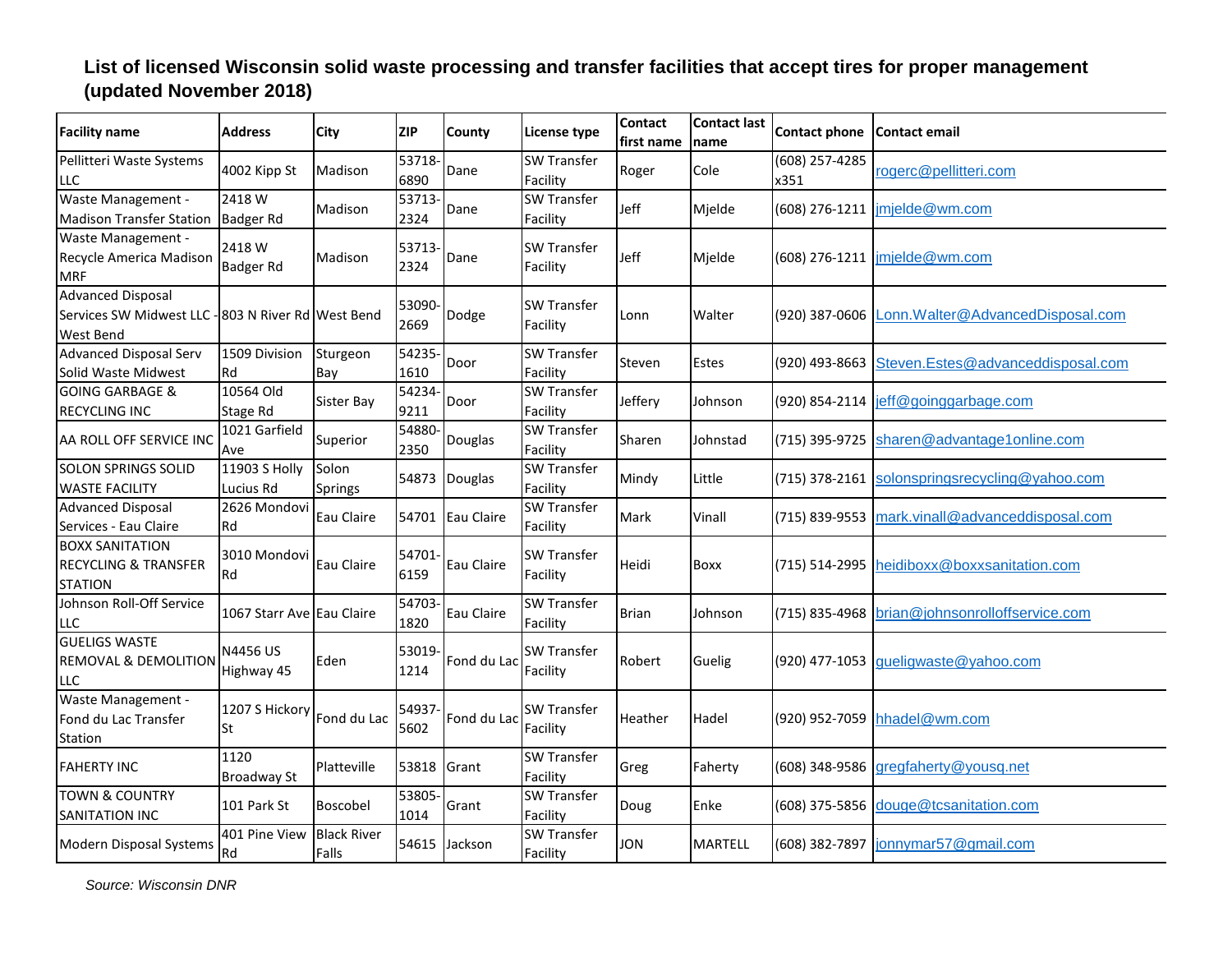| <b>Facility name</b>                                                    | <b>Address</b>                         | <b>City</b>      | <b>ZIP</b>     | County    | License type                   | <b>Contact</b><br>first name | <b>Contact last</b><br>Iname | Contact phone Contact email |                                        |
|-------------------------------------------------------------------------|----------------------------------------|------------------|----------------|-----------|--------------------------------|------------------------------|------------------------------|-----------------------------|----------------------------------------|
| <b>Advanced Disposal</b><br>Services SW Midwest LLC<br>Fort Atkinson    | 1215 Klement<br>St                     | Fort<br>Atkinson | 53538-<br>2700 | Jefferson | <b>SW Transfer</b><br>Facility | James                        | Leszczynski                  | (608) 807-3218              | james.leszczynski@advanceddisposal.com |
| <b>DEER TRACK PARK</b><br>LANDFILL                                      | N6756<br>Waldmann Ln                   | Watertown        | 53094-<br>9448 | Jefferson | <b>SW Processing</b>           | Dean                         | Kelley                       | (262) 893-9697              | DKELLEY2@WM.COM                        |
| JOHNS DISPOSAL SERVICE<br>INC - WHITEWATER                              | 107 County<br>Road U                   | Whitewater       | 53190-<br>2949 | Jefferson | <b>SW Transfer</b><br>Facility | Brian                        | Jongetjes                    | (262) 473-4700              | sarah@johnsdisposal.com                |
| <b>CLARK DISPOSAL</b>                                                   | N4225 25th<br>Ave                      | Mauston          | 53948-<br>9819 | Juneau    | <b>SW Transfer</b><br>Facility | Nicole                       | Clark                        | (608) 847-6734              | nclark432@gmail.com                    |
| <b>KEWAUNEE COUNTY</b><br><b>HIGHWAY AND SOLID</b><br><b>WASTE DEPT</b> | E3726 Cty Rd L Kewaunee                |                  | 54216          | Kewaunee  | <b>SW Transfer</b><br>Facility | John                         | Mastalir                     |                             | (920) 388-3553 bwshauling@gmail.com    |
| Harters Trash & Recycling<br>Inc                                        |                                        | LA CROSSE        |                | La Crosse | <b>SW Transfer</b><br>Facility | <b>NICK</b>                  | <b>BROWN</b>                 | (608) 782-2082              | NBROWN@HARTERS.NET                     |
| <b>Runde Metal Recycling</b><br>LLC                                     | 643<br>Commerce St                     | Holmen           | 54636-<br>9300 | La Crosse | <b>SW Transfer</b><br>Facility | Matthew                      | Runde                        | (608) 526-9358              | rundemetal@hotmail.com                 |
| Waste Management-La<br><b>Crosse Transfer Station</b>                   | 415 Island St                          | La Crosse        | 54603-<br>2953 | La Crosse | <b>SW Transfer</b><br>Facility | Gary                         | Meinking                     | (608) 784-4401<br>x205      | gmeinkin@wm.com                        |
| W M W I - DARLINGTON                                                    | 11500 Ames<br>Rd                       | Darlington       | 53530-<br>9205 | Lafayette | <b>SW Transfer</b><br>Facility | Gary                         | Meinking                     | (608) 326-6035              | gmeinkin@wm.com                        |
| <b>B &amp; B CONTAINERS LLC</b>                                         | 380 Rusch Rd                           | Antigo           | 54409-<br>2926 | Langlade  | <b>SW Transfer</b><br>Facility | Eugene                       | Perrot                       |                             | (715) 623-3454 eperrot@charter.net     |
| Waste Management -<br><b>Antigo Transfer Station</b>                    | 1715 Deleglise<br>St                   | Antigo           | 54409-<br>1582 | Langlade  | <b>SW Transfer</b><br>Facility | Scott                        | Stencil                      |                             | (715) 693-8386 sstencil@wm.com         |
| <b>Waste Management-</b><br><b>Mosinee Transfer Station</b>             | 1372 State<br>Highway 34               | Mosinee          | 54455-<br>9501 | Marathon  | <b>SW Transfer</b><br>Facility | Scott                        | Stencil                      | (715) 693-8386              | sstencil@wm.com                        |
| <b>GREAT AMERICAN</b><br><b>DISPOSAL TRANSFER</b><br><b>STATION</b>     | Town Rd                                | Niagara          | 54151          | Marinette | <b>SW Transfer</b><br>Facility | David                        | <b>Brisson</b>               | (715) 251-1616              | billing@greatamericandisposal.com      |
| <b>WASTE MANAGEMENT</b><br><b>C&amp;D RECYCLERY</b>                     | 10700W<br><b>Brown Deer</b><br>Rd      | Milwaukee        | 53224-<br>1500 | Milwaukee | SW Processing john             |                              | schultz                      | (262) 250-8742              | jschult4@wm.com                        |
| <b>Advanced Disposal</b><br>Services - Minocqua                         | 9113 County<br>Rd J                    | Minocqua         | 54548          | Oneida    | <b>SW Transfer</b><br>Facility | Gary                         | Gartmann                     | (715) 359-6637              | gary.gartmann@advanceddisposal.com     |
| County of Oneida                                                        | 7450 County K Rhinelander 54501 Oneida |                  |                |           | <b>SW Transfer</b><br>Facility | Lisa                         | Jolin                        | (715) 282-4945<br>х6        | ljolin@co.oneida.wi.us                 |

*Source: Wisconsin DNR*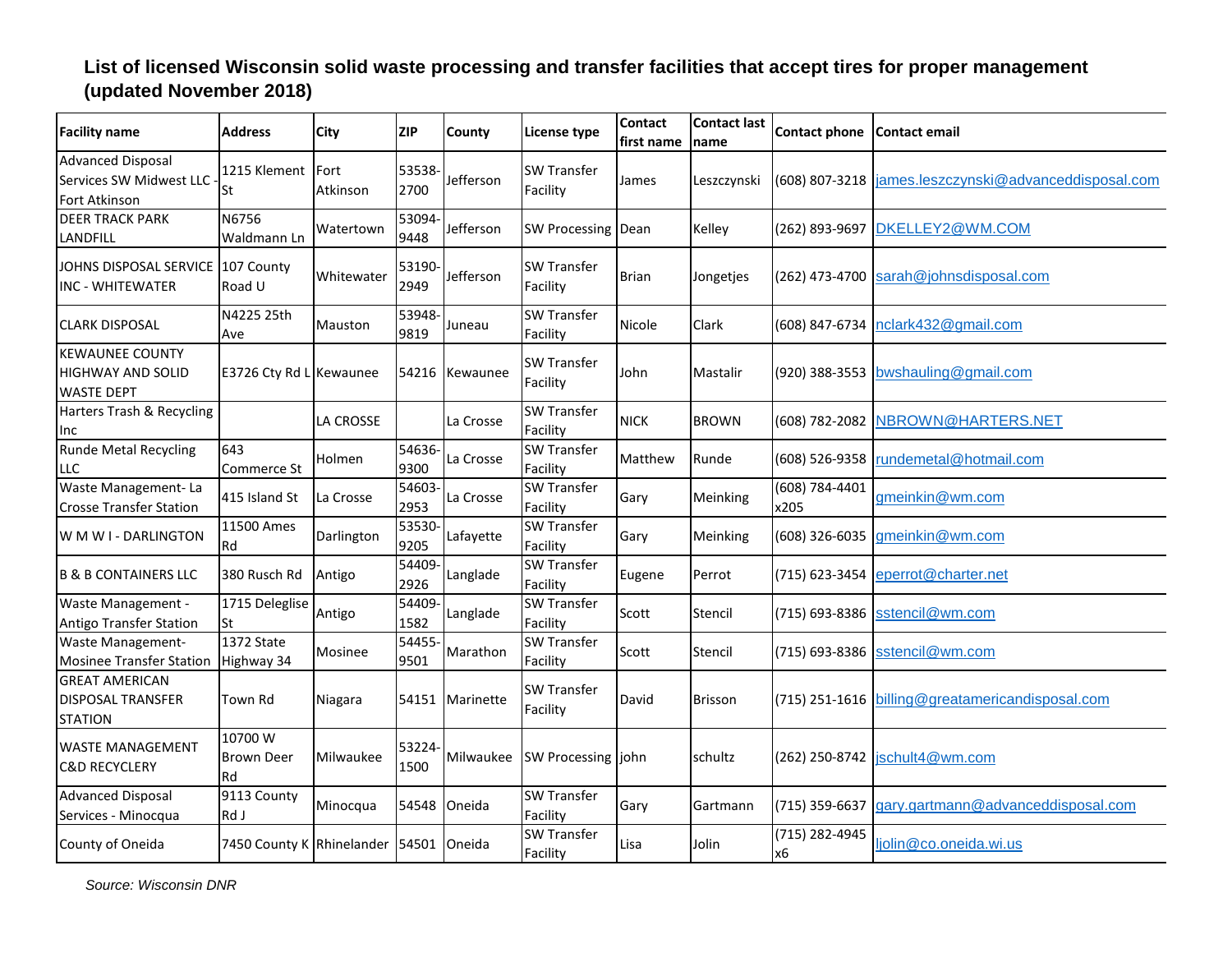| <b>Facility name</b>                                             | <b>Address</b>             | City              | <b>ZIP</b>     | County         | <b>License type</b>            | <b>Contact</b><br>first name | <b>Contact last</b><br>name | <b>Contact phone</b> | l Contact email                       |
|------------------------------------------------------------------|----------------------------|-------------------|----------------|----------------|--------------------------------|------------------------------|-----------------------------|----------------------|---------------------------------------|
| <b>NORTHERN WASTE</b><br><b>TRANSFER</b>                         | 2582 Highway<br>17         | Rhinelander       | 54501-<br>8437 | Oneida         | <b>SW Transfer</b><br>Facility | Gary                         | Gartmann                    | (715) 359-6637       | gary.gartmann@advanceddisposal.com    |
| LANDFILL REDUCTION<br>AND RECYCLING INC                          | 3001 E<br>Glendale Ave     | Appleton          | 54911<br>8696  | Outagamie      | SW Processing Jason            |                              | Salisbury                   | (920) 319-8118       | jason.salisbury@landfillreduction.com |
| <b>Outagamie County Dept</b><br>of Solid Waste/Recycling Rd      | 1419 Holland               | Appleton          | 54911          | Outagamie      | SW Processing Bill             |                              | Long                        | (920) 832-5004       | william.long@outagamie.org            |
| <b>Outagamie County Dept</b><br>of Solid Waste/Recycling         | 1419 Holland<br><b>IRd</b> | Appleton          | 54911          | Outagamie      | <b>SW Transfer</b><br>Facility | <b>Brian</b>                 | Van Straten                 | (920) 832-1521       | Brian. VanStraten@outagamie.org       |
| <b>TIb Wood Products LLC</b>                                     | N5624 County<br>Road C     | Seymour           | 54165-<br>8135 | Outagamie      | <b>SW Processing Doug</b>      |                              | Olson                       | (920) 833-9031       | doug@tlbcompanies.com                 |
| Paul's Industrial Garage<br>LLC                                  | W9724 State<br>Road 35     | <b>Hager City</b> | 54014-<br>8342 | Pierce         | <b>SW Transfer</b><br>Facility | Paul                         | Larson                      | (715) 792-2879       | pigllc@hotmail.com                    |
| <b>Watermans Sanitation</b><br><b>Transfer Station</b>           |                            | <b>LINCOLN</b>    |                | Polk           | <b>SW Transfer</b><br>Facility | Richard                      | Waterman                    | (715) 268-6471       | watermans@amerytel.net                |
| WMWI - Osceola Transfer<br>Station                               | 2306 Oak Dr                | Osceola           | 54020-<br>4306 | Polk           | <b>SW Transfer</b><br>Facility | Trevor                       | Wilson                      | (715) 438-6964       | TWilson5@wm.com                       |
| JOHNS DISPOSAL SERVICE 7311 Omega<br><b>INC - FRANKSVILLE</b>    | Cir                        | Franksville       |                | 53216 Racine   | <b>SW Transfer</b><br>Facility | Ron                          | Jongetjes                   | (262) 473-4700       | office@johnsdisposal.com              |
| <b>TOWN &amp; COUNTRY</b><br><b>TRANSFER STA</b>                 | Off Highway<br>14          | Lone Rock         |                | 53556 Richland | <b>SW Transfer</b><br>Facility | Doug                         | Enke                        | (608) 375-5856       | tcsanitation@yahoo.com                |
| <b>Advanced Disposal</b><br>(Beloit)                             | 2301 W B R<br>Townline Rd  | Beloit            | 53511-<br>9087 | Rock           | <b>SW Transfer</b><br>Facility | James                        | Leszczynski                 | (608) 807-3218       | ames.leszczynski@advanceddisposal.com |
| Waste Management-River<br><b>Falls Transfer Station</b>          | 250 Summit St River Falls  |                   | 54022<br>1519  | Saint Croix    | <b>SW Transfer</b><br>Facility | Trevor                       | Wilson                      | (715) 438-6964       | TWilson5@wm.com                       |
| Wi Lake Delton - Transfer                                        | S2439 County<br>Road Bd    | Baraboo           | 53913-<br>9413 | Sauk           | <b>SW Transfer</b><br>Facility | Scott                        | Stencil                     | (715) 383-5599       | sstencil@wm.com                       |
| Hayward Garbage<br><b>Transfer Station</b>                       | 16119 Nursery<br>Rd        | Hayward           | 54843-<br>7183 | Sawyer         | <b>SW Transfer</b><br>Facility | Jason                        | Eraquam                     | (715) 469-3356       | JEraquam@republicservices.com         |
| SHAWANO CTY-SW BALER 2905 E<br><b>FACILITY</b>                   | <b>Richmond St</b>         | Shawano           | 54166-<br>3803 | Shawano        | <b>SW Transfer</b><br>Facility | Eddie                        | Sheppard                    | (715) 526-3512       | esheppard@cityofshawano.com           |
| <b>Advanced Disposal</b><br>Services SW Midwest LLC<br>Sheboygan | <b>2905 Paine</b><br>Ave   | Sheboygan         | 53081<br>6428  | Sheboygan      | <b>SW Transfer</b><br>Facility | Michael                      | Thun                        | (920) 377-0929       | michael.thun@advanceddisposal.com     |